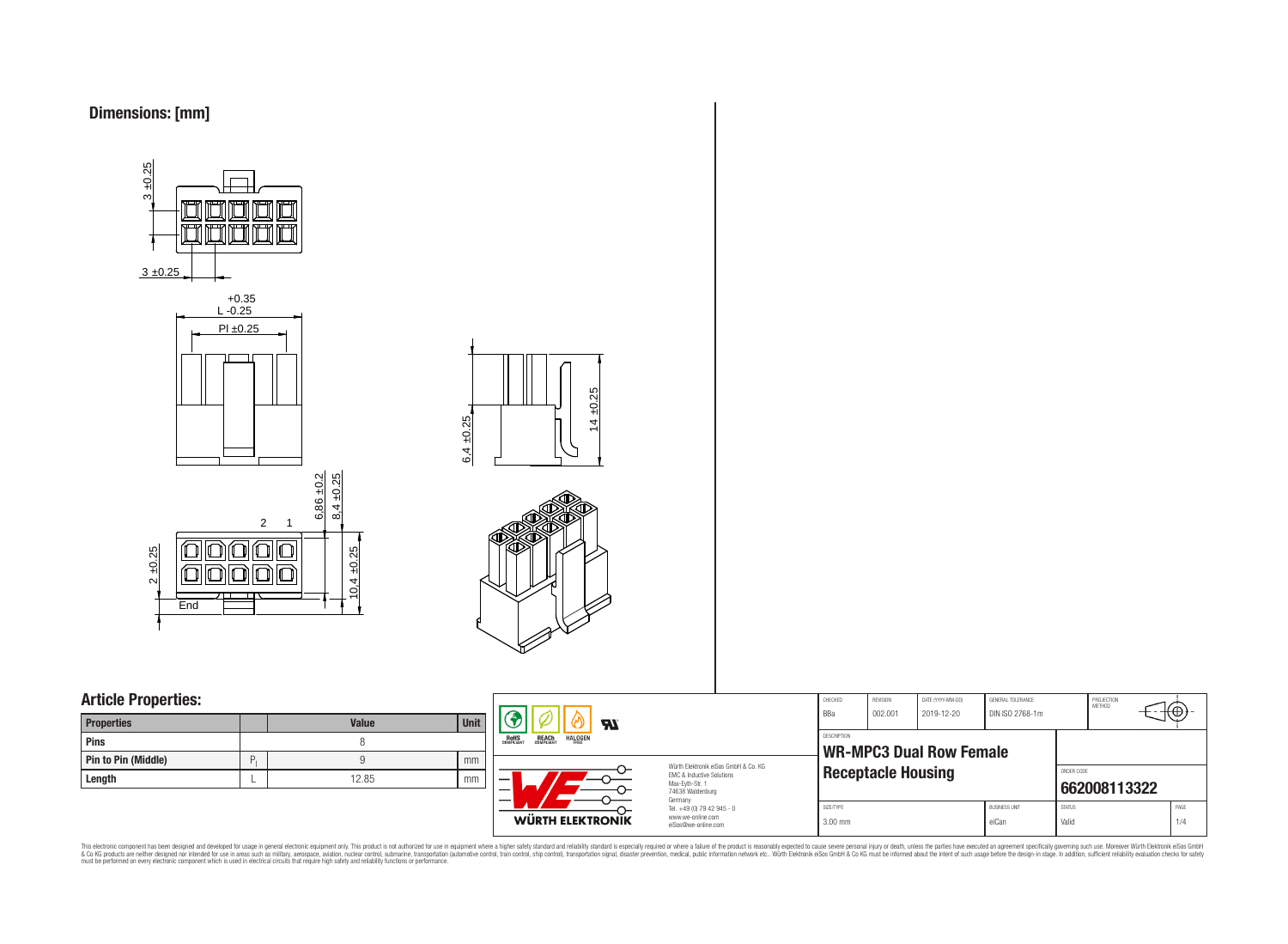# **Kind Properties:**

| Dunnow<br>perties | <b>Value</b> |    |
|-------------------|--------------|----|
| <b>Pitch</b>      |              | mm |

## **Material Properties:**

| <b>Insulator Material</b>     | PA66       |
|-------------------------------|------------|
| Insulator Flammability Rating | $UL94$ V-0 |
| <b>Insulator Color</b>        | Black      |

### **General Information:**

| <b>Operating Temperature</b> | l Ib |
|------------------------------|------|
|                              |      |

### **Electrical Properties:**

| <b>Properties</b>            |           | <b>Test conditions</b> | <b>Value</b> | <b>Unit</b>       | Tol. |
|------------------------------|-----------|------------------------|--------------|-------------------|------|
| Withstanding Voltage         |           | min                    | 1500         | $^{\prime}$ (AC). |      |
| <b>Insulation Resistance</b> | $R_{ISO}$ |                        | 1000         | $M\Omega$         | min. |

# **Certification:**

| <b>RoHS Approval</b>  | Compliant [ 2011/65/EU&2015/863 ]     |
|-----------------------|---------------------------------------|
| <b>REACh Approval</b> | Conform or declared [ (EC)1907/2006 ] |
| <b>Halogen Free</b>   | Conform   IEC 61249-2-21 ]            |
| <b>Halogen Free</b>   | Conform [ JEDEC JS709B ]              |
| <b>UL Approval</b>    | F323964                               |

# **Packaging Properties:**

| Packaging |  |
|-----------|--|

| $\boldsymbol{\mathcal{H}}$                                                                                                                                                   |                                                                                   | CHECKED<br>BBa                 | REVISION<br>002.001                                         | DATE (YYYY-MM-DD)<br>2019-12-20 | GENERAL TOLERANCE<br>DIN ISO 2768-1m |                        | PROJECTION<br><b>METHOD</b> | €Θ |             |
|------------------------------------------------------------------------------------------------------------------------------------------------------------------------------|-----------------------------------------------------------------------------------|--------------------------------|-------------------------------------------------------------|---------------------------------|--------------------------------------|------------------------|-----------------------------|----|-------------|
| <b>HALOGEN</b><br>ROHS<br>COMPLIANT<br><b>REACH</b><br>COMPLIANT<br>Würth Elektronik eiSos GmbH & Co. KG<br>FMC & Inductive Solutions<br>Max-Eyth-Str. 1<br>74638 Waldenburg |                                                                                   | DESCRIPTION                    | <b>WR-MPC3 Dual Row Female</b><br><b>Receptacle Housing</b> |                                 |                                      |                        | ORDER CODE<br>662008113322  |    |             |
| <b>WÜRTH ELEKTRONIK</b>                                                                                                                                                      | Germany<br>Tel. +49 (0) 79 42 945 - 0<br>www.we-online.com<br>eiSos@we-online.com | SIZE/TYPE<br>$3.00 \text{ mm}$ |                                                             |                                 | <b>BUSINESS UNIT</b><br>eiCan        | <b>STATUS</b><br>Valid |                             |    | PAGE<br>2/4 |

This electronic component has been designed and developed for usage in general electronic equipment only. This product is not authorized for subserved requipment where a higher selection equipment where a higher selection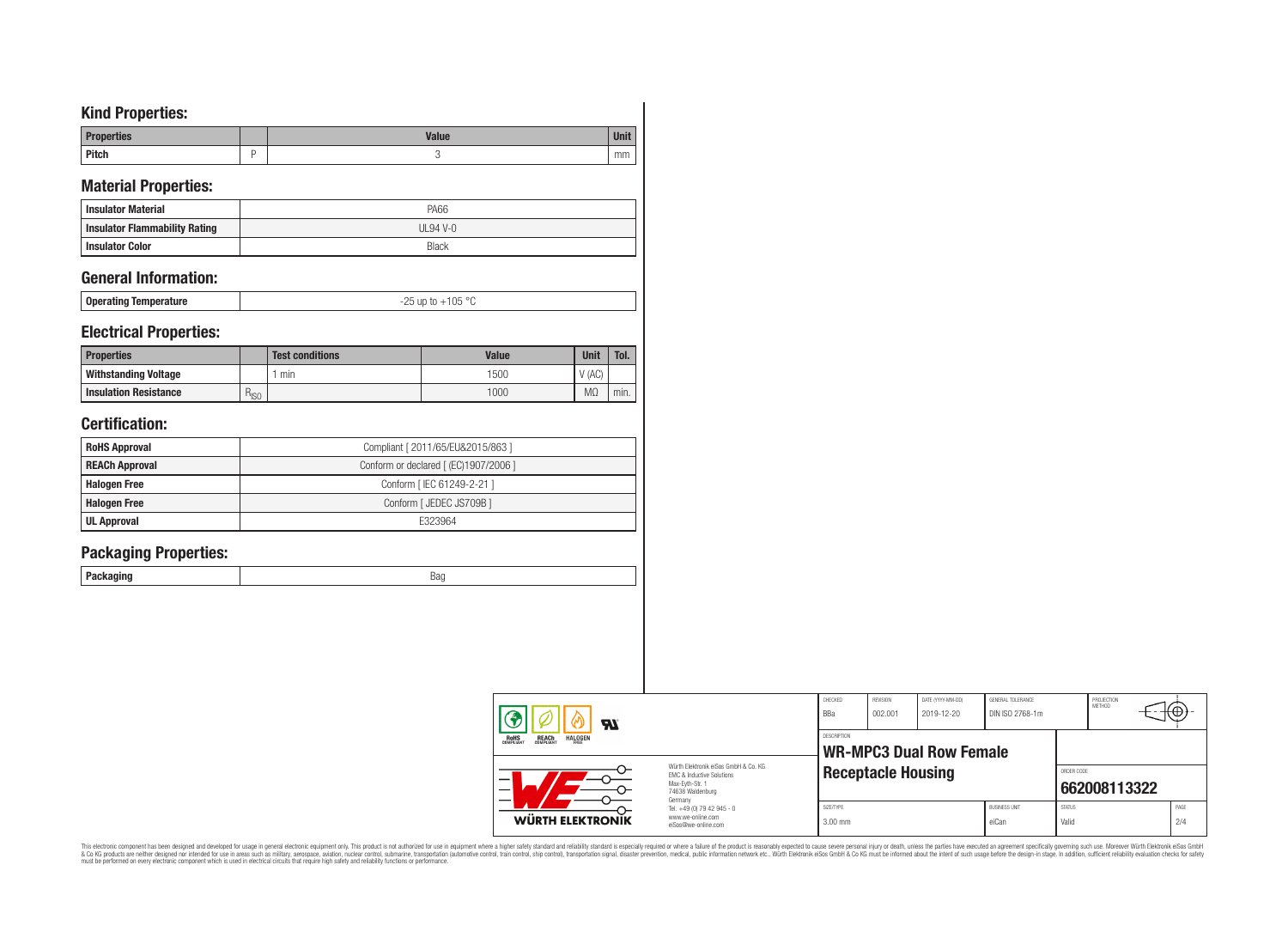# **Cautions and Warnings:**

### **The following conditions apply to all goods within the product series of the Connectors of Würth Elektronik eiSos GmbH & Co. KG:**

#### **General:**

- This mechanical component is designed and manufactured for use in general electronic equipment.
- Würth Elektronik must be asked for written approval (following the PPAP procedure) before incorporating the components into any equipment in fields such as military, aerospace, aviation, nuclear control, submarine, transportation (automotive control, train control, ship control), transportation signal, disaster prevention, medical, public information network, etc. where higher safety and reliability are especially required and/or if there is the possibility of direct damage or human injury.
- Mechanical components that will be used in safety-critical or high-reliability applications, should be pre-evaluated by the customer.
- The mechanical component is designed and manufactured to be used within the datasheet specified values. If the usage and operation conditions specified in the datasheet are not met, the component may be damaged or dissolved.
- Do not drop or impact the components, the component may be damaged.
- Prevent any damage or scratches on the component, especially on the actuator.
- Direct mechanical impact to the product shall be prevented (e.g overlapping of the PCB's).
- Würth Elektronik products are qualified according to international standards, which are listed in each product reliability report. Würth Elektronik does not warrant any customer qualified product characteristics beyond Würth Elektroniks' specifications, for its validity and sustainability over time.
- The responsibility for the applicability of the customer specific products and use in a particular customer design is always within the authority of the customer. All technical specifications for standard products do also apply to customer specific products.
- The mechanical component is designed to be used along with Würth Elektronik counterparts and tools. Würth Elektronik cannot ensure the reliability of these components while being used with other products.

#### **Product Specific:**

#### Soldering:

- The solder profile must comply with the technical product specifications. All other profiles will void the warranty.
- All other soldering methods are at the customers' own risk.

#### Cleaning and Washing:

- Washing agents used during the production to clean the customer application might damage or change the characteristics of the component, body, pins and termination. Washing agents may have a negative effect on the long-term functionality of the product.
- Using a brush during the cleaning process may deform function relevant areas. Therefore, we do not recommend using a brush during the PCB cleaning process.

#### Potting and Coating:

• If the product is potted in the customer application, the potting material might shrink or expand during and after hardening. Shrinking could lead to an incomplete seal, allowing contaminants into the components. Expansion could damage the components. We recommend a manual inspection after potting or coating to avoid these effects.

#### **Storage Conditions:**

- A storage of Würth Elektronik products for longer than 12 months is not recommended. Within other effects, the terminals may suffer degradation, resulting in bad solderability. Therefore, all products shall be used within the period of 12 months based on the day of shipment.
- Do not expose the components to direct sunlight.
- The storage conditions in the original packaging are defined according to DIN EN 61760-2.
- The storage conditions stated in the original packaging apply to the storage time and not to the transportation time of the components.

#### **Handling:**

- Do not repeatedly operate the component with excessive force. It may damage or deform the component resulting in malfunction.
- In the case a product requires particular handling precautions, in addition to the general recommendations mentioned here before, these will appear on the product datasheet.

These cautions and warnings comply with the state of the scientific and technical knowledge and are believed to be accurate and reliable. However, no responsibility is assumed for inaccuracies or incompleteness.

| Яľ                                                                                                       |                                                                                   | CHECKED<br>BBa         | REVISION<br>002.001       | DATE (YYYY-MM-DD)<br>2019-12-20 | GENERAL TOLERANCE<br>DIN ISO 2768-1m |                        | PROJECTION<br>METHOD |             |
|----------------------------------------------------------------------------------------------------------|-----------------------------------------------------------------------------------|------------------------|---------------------------|---------------------------------|--------------------------------------|------------------------|----------------------|-------------|
| <b>ROHS</b><br>COMPLIANT<br><b>REACH</b><br>COMPLIANT<br><b>HALOGEN</b>                                  |                                                                                   | DESCRIPTION            |                           | <b>WR-MPC3 Dual Row Female</b>  |                                      |                        |                      |             |
| Würth Flektronik eiSos GmbH & Co. KG<br>FMC & Inductive Solutions<br>Max-Evth-Str. 1<br>74638 Waldenburg |                                                                                   |                        | <b>Receptacle Housing</b> |                                 |                                      | ORDER CODE             | 662008113322         |             |
| WÜRTH ELEKTRONIK                                                                                         | Germany<br>Tel. +49 (0) 79 42 945 - 0<br>www.we-online.com<br>eiSos@we-online.com | SIZE/TYPE<br>$3.00$ mm |                           |                                 | <b>BUSINESS UNIT</b><br>eiCan        | <b>STATUS</b><br>Valid |                      | PAGE<br>3/4 |

This electronic component has been designed and developed for usage in general electronic equipment only. This product is not authorized for use in equipment where a higher safety standard and reliability standard si espec & Ook product a label and the membed of the seasuch as marked and as which such a membed and the such assume that income in the seasuch and the simulation and the such assume that include to the such a membed and the such